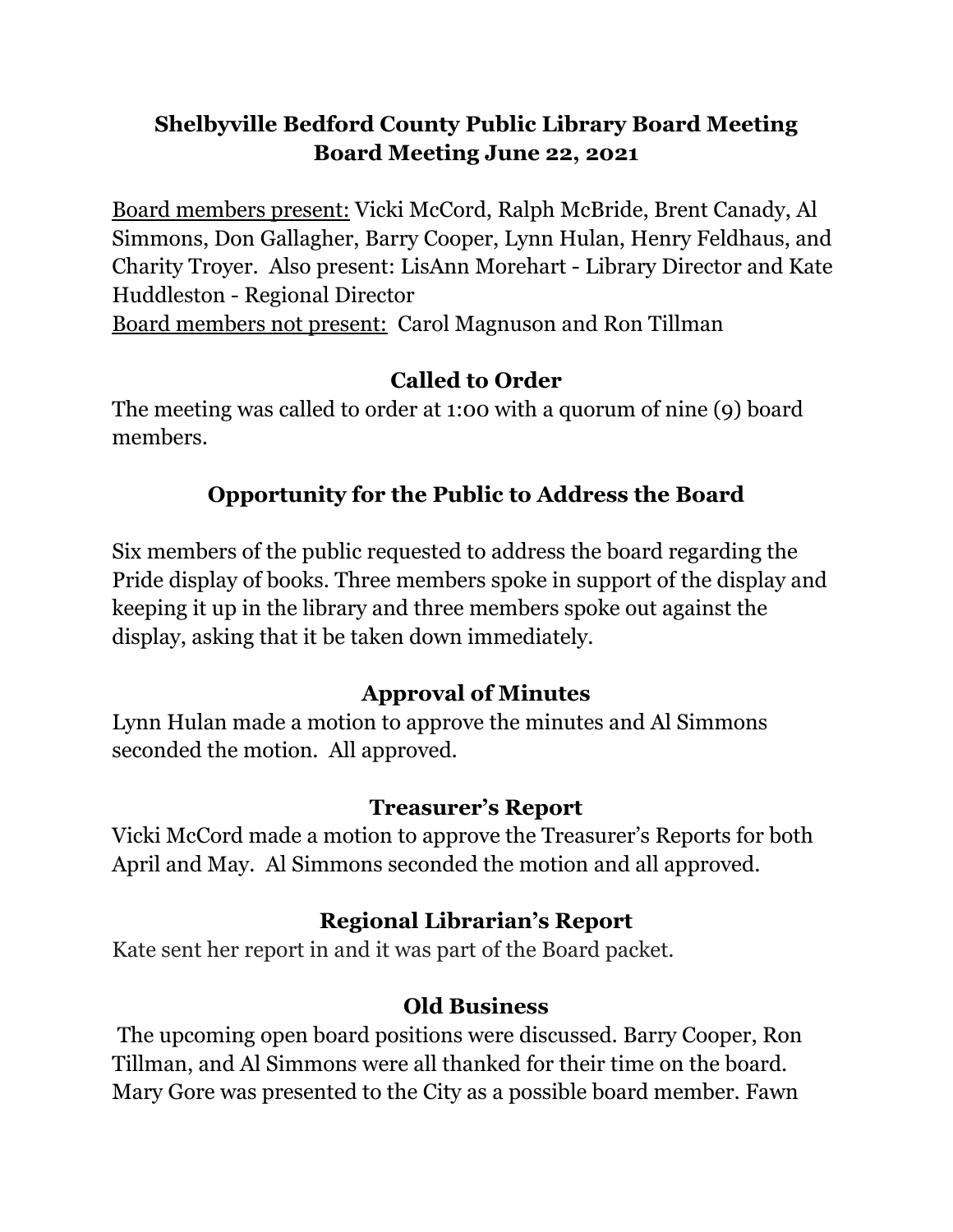Weaver and Bartola Pena will also be asked if they are interested in serving on the board.

Up until June 30th, the library has been fine-free with the exception of late Hot Spots and fees for lost books. LisAnn has asked the board to make the library fine-free permanently. Charity Troyer made a motion to keep the library fine-free permanently with the exception of late Hot Spots and lost books. Vicki McCord seconded the motion and all approved.

### **New Business**

An updated Collection Development policy (section 6) was included in the packet. The changes include: updating the Director's name, updating the Reconsideration Procedures including the Request for Reconsideration of Materials, and grammatical mistakes. Vicki McCord made a motion to accept the updated policy and Henry Feldhaus seconded the motion. All Approved.

The minutes will also show a change on the agenda from Update Censorship Policy to Update Collection Development Policy.

## **Friends of the Library**

Nothing to report

## **Personnel**

Nothing to report

## **Community**

The City has approved the budget and the County will meet next Tue  $(06/29).$ 

## **Property**

Al has requested a list of items that still need to be done around the library. Quite a few things have already been done by the new handyperson.